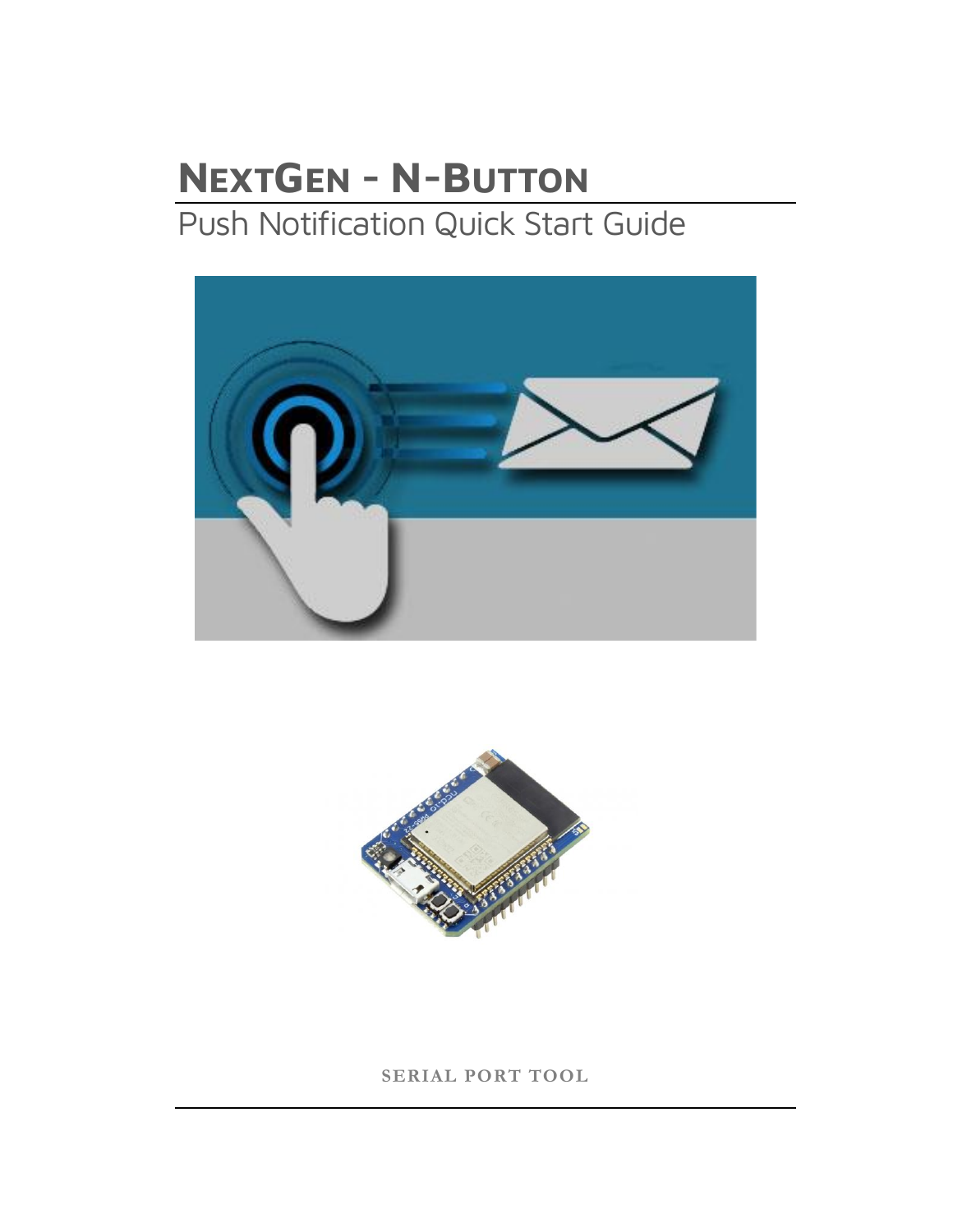### **Chapter**

1

# **Introduction**

### Real-Time Status & Control

Wi-Fi Push Notification Board that allows you to connect a contact closure to the board and send an email or text message when the circuit is closed. The board will communicate the contact closure information to your computer through a W-Fi network. N-Button Software will then send a text or email from the computer to your selected recipients.

All the Features You Need…

- Send SMS or Email Message
- Compatible with ANY Contact Closure Sensor
- Onboard Wi-Fi Interface Module
	- **EXECOMMUNICATE OVER YOUR NETWORK**
- N-Button Software
	- Point & Click Interface
	- Use to Configure Messages

### Step-By-Step Instructions

This Manual will give you step-by-step instructions for connecting your Wi-Fi Push Notification Board and setting up N-Button Software to send text and/or emails.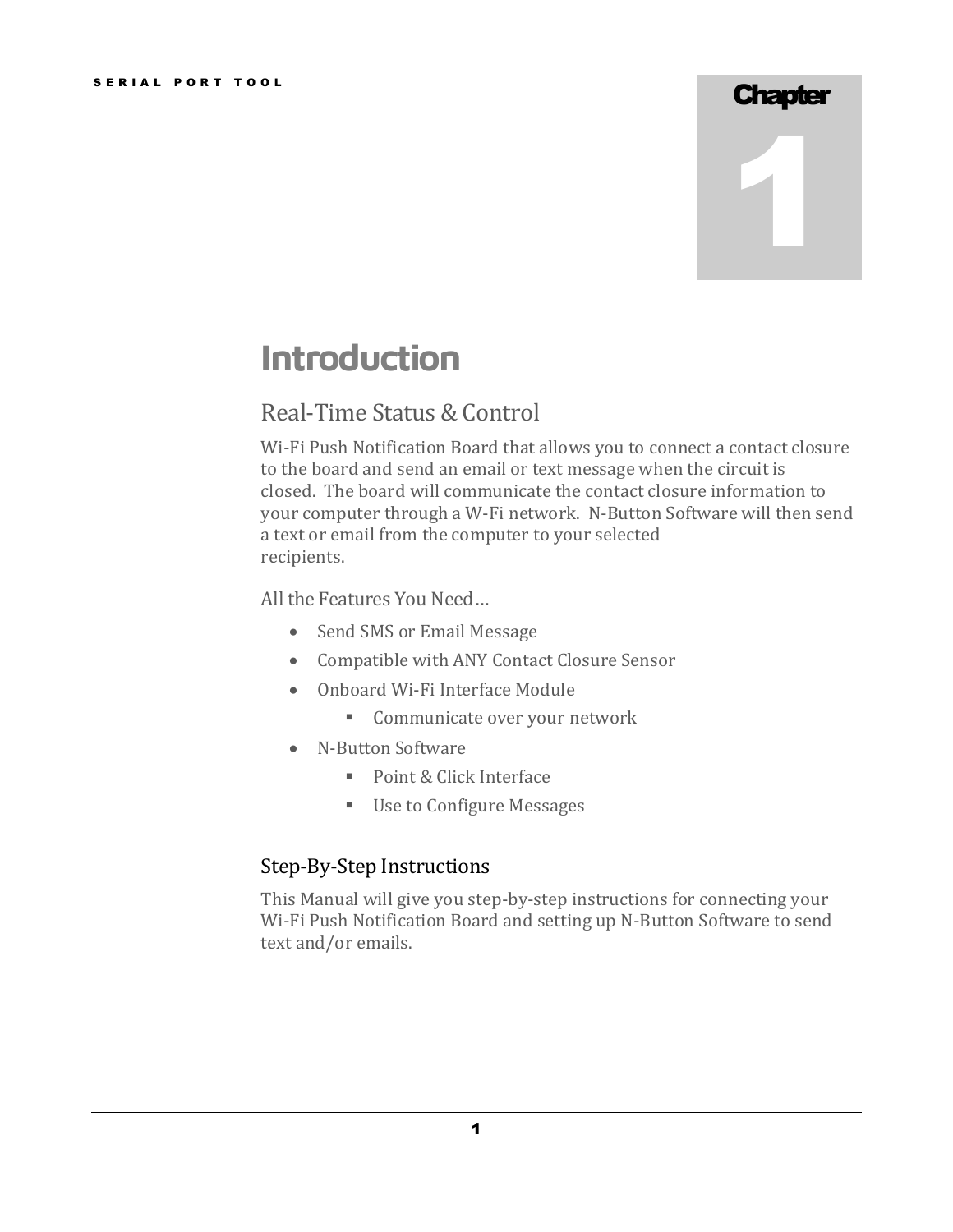### **Chapter**

2

# **Connect Board to Network**

### Configuring the NextGen Module

The Wi-Fi Module must be configured in order to connect to your network and so that it can be accessed through N-Button.

To configure a new NexGen module make sure it is installed in a Host board (Relay controller or other product) and it's LED is flashing Blue. A Blue flashing LED indicates it is in configuration mode. In this mode the module will appear as a WiFi Access point and should show up as an available WiFi network on your computer called NCD\_WiFi. Connect to the NCD\_WiFi network and enter NCDBeast as the password.

Your computer may now automatically pop up a browser window where you can configure the module. If not, simply open your web browser and enter 172.217.28.1

You should now see the Configuration Web Interface. We will now cover those options.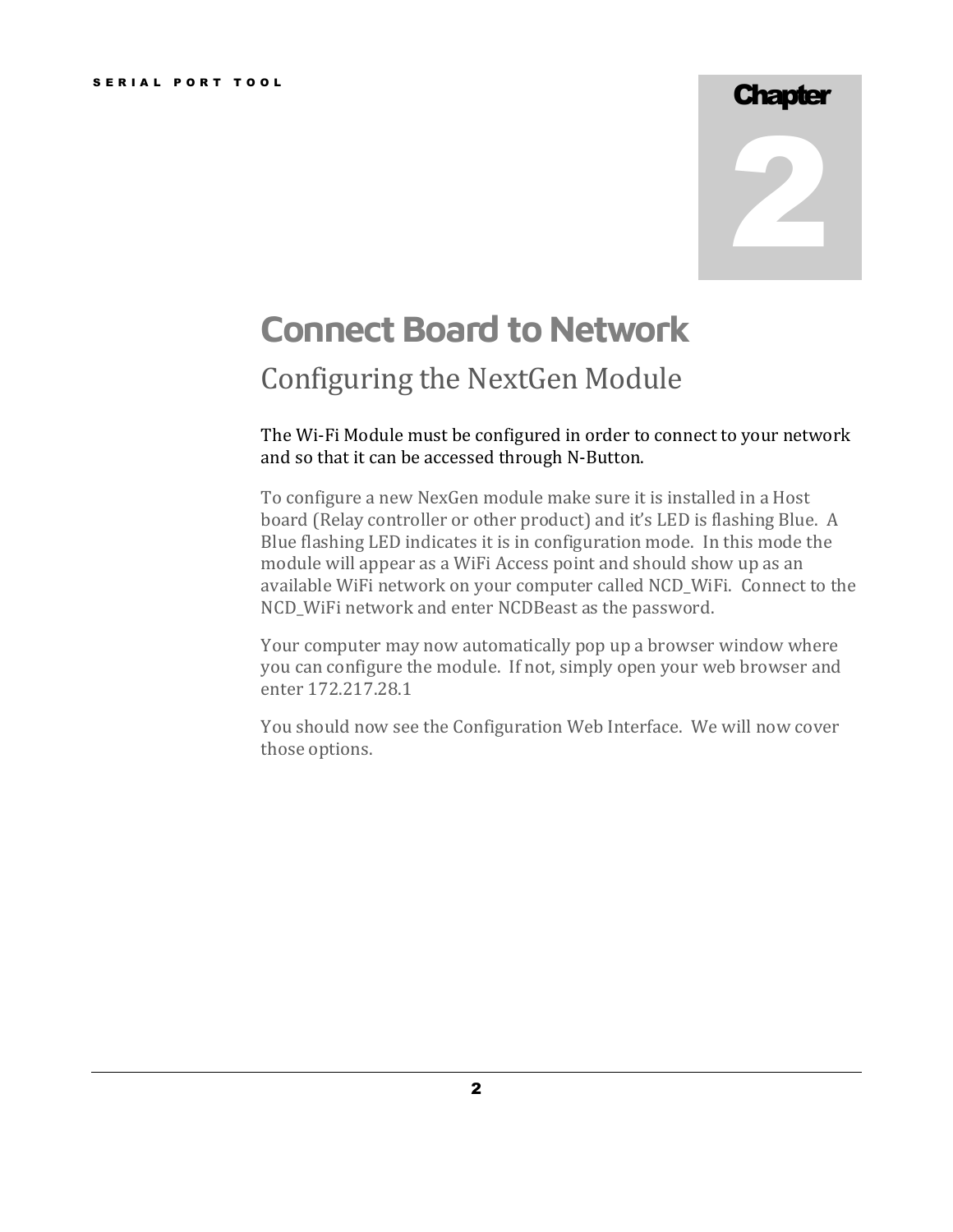## **WiFi**

Here we will cover the WiFi options section of configuration. These are configuration options for associating the WiFi module with your WiFi network. Note that the NexGen module will scan for networks on initial power up and these will be displayed. If you have a hidden network (does not broadcast an SSID) please contact support.

#### **Enabled**

This setting configures whether the module should attempt to associate with a WiFi Network.

#### **Network**

This Setting indicates the SSID of the network the module should associate with on power up.

| WiFi                                                                                                                                                                                                     |                      |  |
|----------------------------------------------------------------------------------------------------------------------------------------------------------------------------------------------------------|----------------------|--|
| Enabled: 0<br>Network: Travis-WiFi<br>$\ddot{\bullet}$<br>Password:<br>DHCP Enabled: 0<br>Default Gateway: 192.168.1.1<br>Subnet Mask: 255.255.255.255<br>DNS Primary: 8.8.8.8<br>DNS Secondary: 8.8.4.4 |                      |  |
| Static IP: 192.168.1.2                                                                                                                                                                                   |                      |  |
| Soft AP                                                                                                                                                                                                  |                      |  |
| <b>UDP Broadcast</b>                                                                                                                                                                                     |                      |  |
| Serial                                                                                                                                                                                                   |                      |  |
| Bluetooth                                                                                                                                                                                                |                      |  |
| <b>TCP</b>                                                                                                                                                                                               |                      |  |
| <b>HTTP Control</b>                                                                                                                                                                                      |                      |  |
| MQTT                                                                                                                                                                                                     |                      |  |
|                                                                                                                                                                                                          | <b>Save Settings</b> |  |

#### **Password**

This Setting indicates the password which should be used to associate with the network configured through the Network setting.

#### **DHCP Enabled**

This setting indicates whether the NexGen module should obtain an IP address from a DHCP managed router or if it should use following static IP address settings. Checked indicates to utilize DHCP (Recommended for most applications).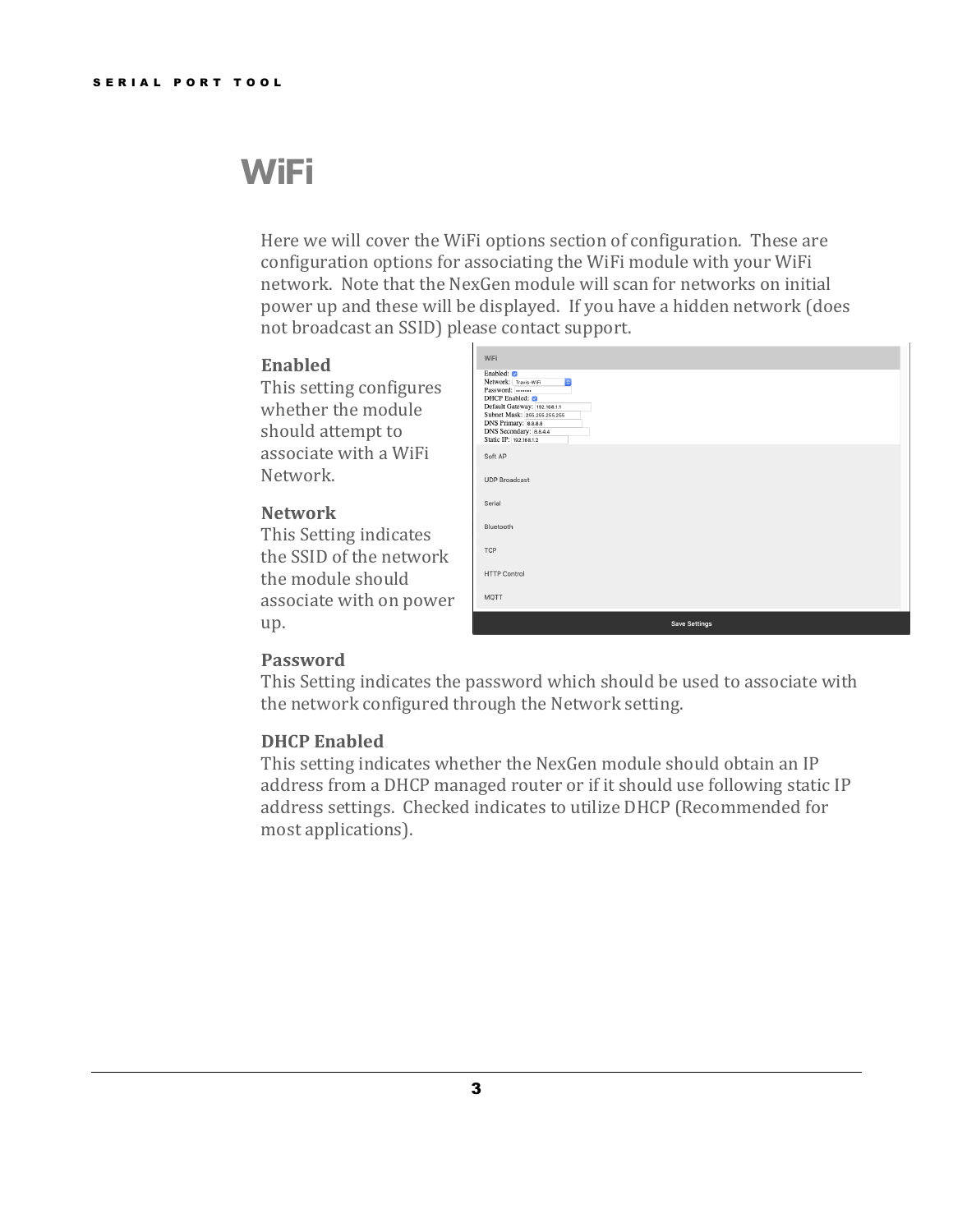#### **Default Gateway**

This setting indicates the default gateway the module should communicate through (IP of router). This setting is only applicable if DHCP is not checked.

#### **Subnet Mask:**

This setting indicates the subnet mask which should be utilized on the network. This setting is only applicable if DHCP is not checked.

#### **DNS Primary**

This setting indicates the default DNS server to utilize for internet connection to host URLs. This setting is only applicable if DHCP is not checked. If DHCP is checked the default DNS server of the network router will be used.

#### **DNS Secondary**

This setting indicates the backup DNS server to utilize for internet connection to host URLs. This setting is only applicable if DHCP is not checked. If DHCP is checked the backup DNS server of the network router will be used.

#### **Static IP**

This setting indicates the Static IP address the NexGen module should utilize once connected to the host network. This setting is only applicable if DHCP is not checked.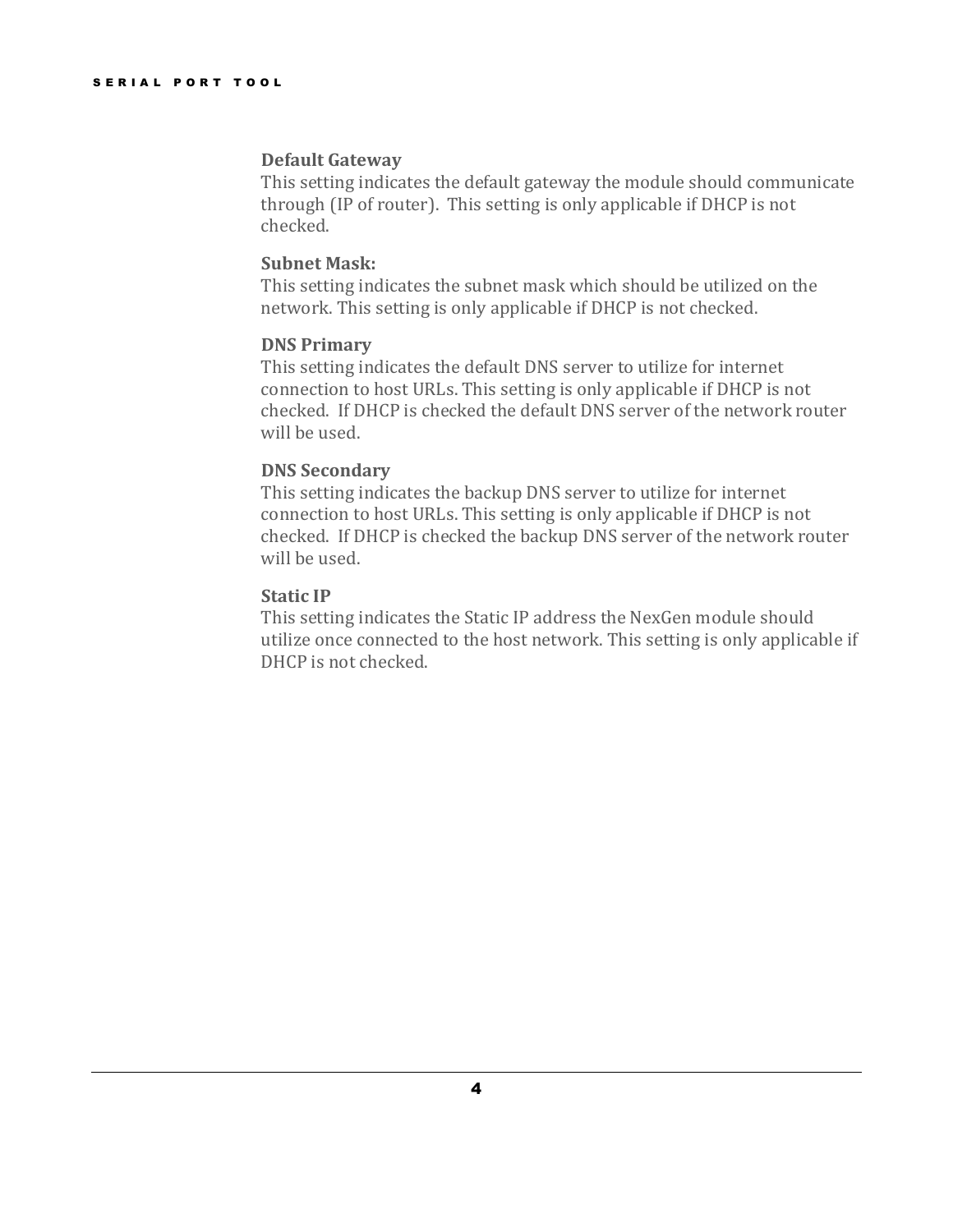## **Soft AP**

In configuration mode the NexGen module is broadcasts and SSID which devices can connect to. This Soft AP is configurable. It is possible to change the broadcast SSID network name, the password for authenticating, and the default web interface which should be displayed to the user upon initial connection. We will cover those settings here.

#### **Soft AP SSID**

The SSID the NexGen Module should broadcast while in configuration mode.

#### **Soft AP Password**

The authentication password required for associating with the NexGen Module's network.

#### **Default HTML Page**

Some devices support captive gateways. This setting determines the web interface to display to the user through the captive portal upon initial connection.

## **UDP Broadcast**

The NexGen module broadcasts a UDP packet on ports 55555 and 13000 for network discovery purposes. These settings enable this broadcast, forward the broadcast to link.signalswitch.com and alter the name in the discovery packet.

#### **UDP Broadcast**

This setting indicates whether or not the WiFi module should send out a network discovery UDP packet on interval.

#### **Link.SignalSwitch Broadcast**

This setting indicates whether the WiFi module should send a discovery packet to link.signalswitch.com on interval or not.

#### **UDP Discovery Name**

This setting configures the Name field to be send in UDP broadcast packets. This can be used to differentiate multiple devices on the same network.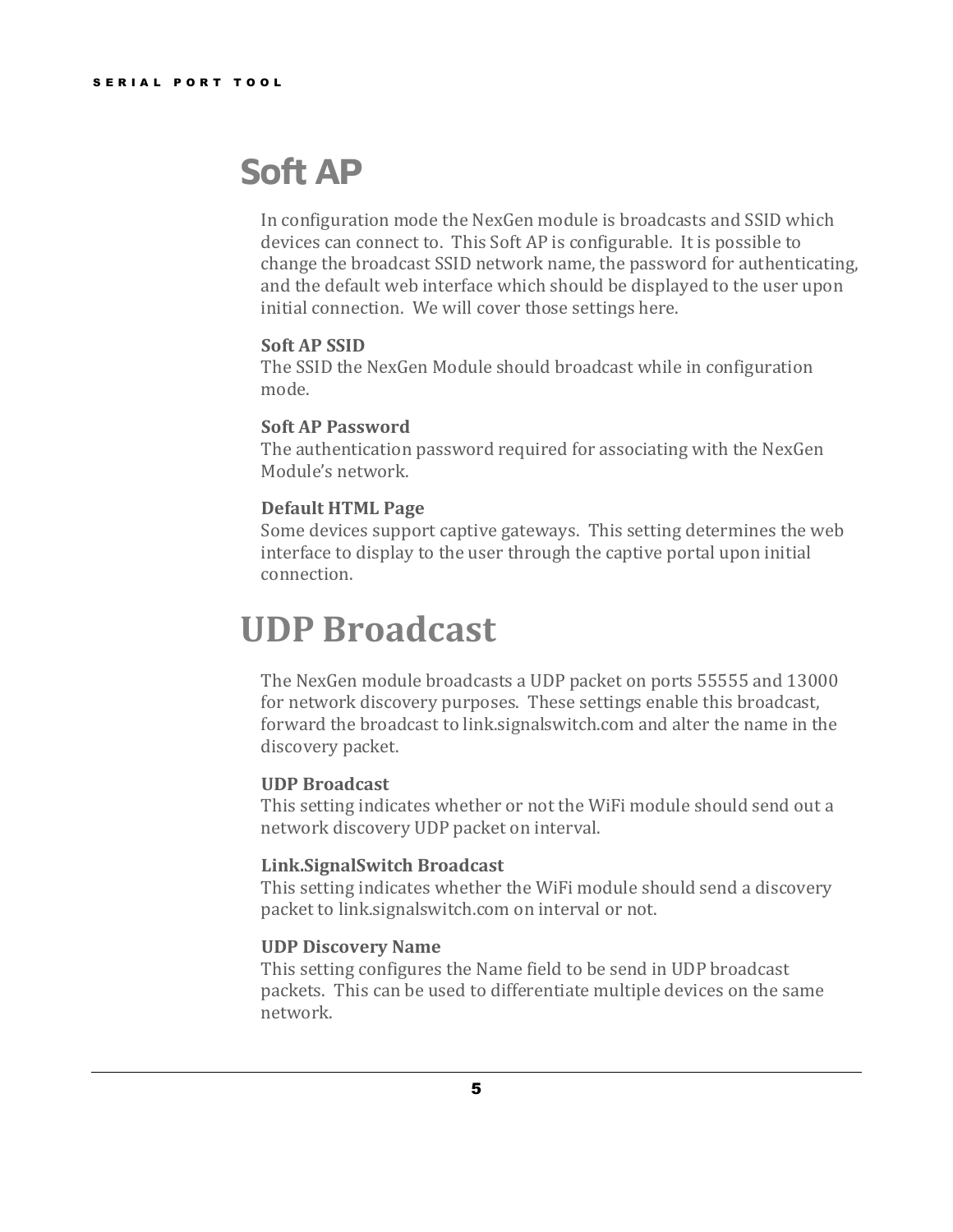# **N-Button Communication and Scan Channel Setup**

N-Button

## Communicating to the Board

1. Download and install the version of N-Button Pro or N-Button Lite that you purchased with the board.

#### **N-Button Lite:**

- http://serialporttool.com/download/NButton/NButtonLite.zip **N-Button Pro:**
- http://serialporttool.com/download/NButton/NButtonPro.zip



- 2. Plug in power and connect USB push notification board to your computer.
- 3. Run N-Button. Click Device Manager –> New to add Wi-Fi push notification board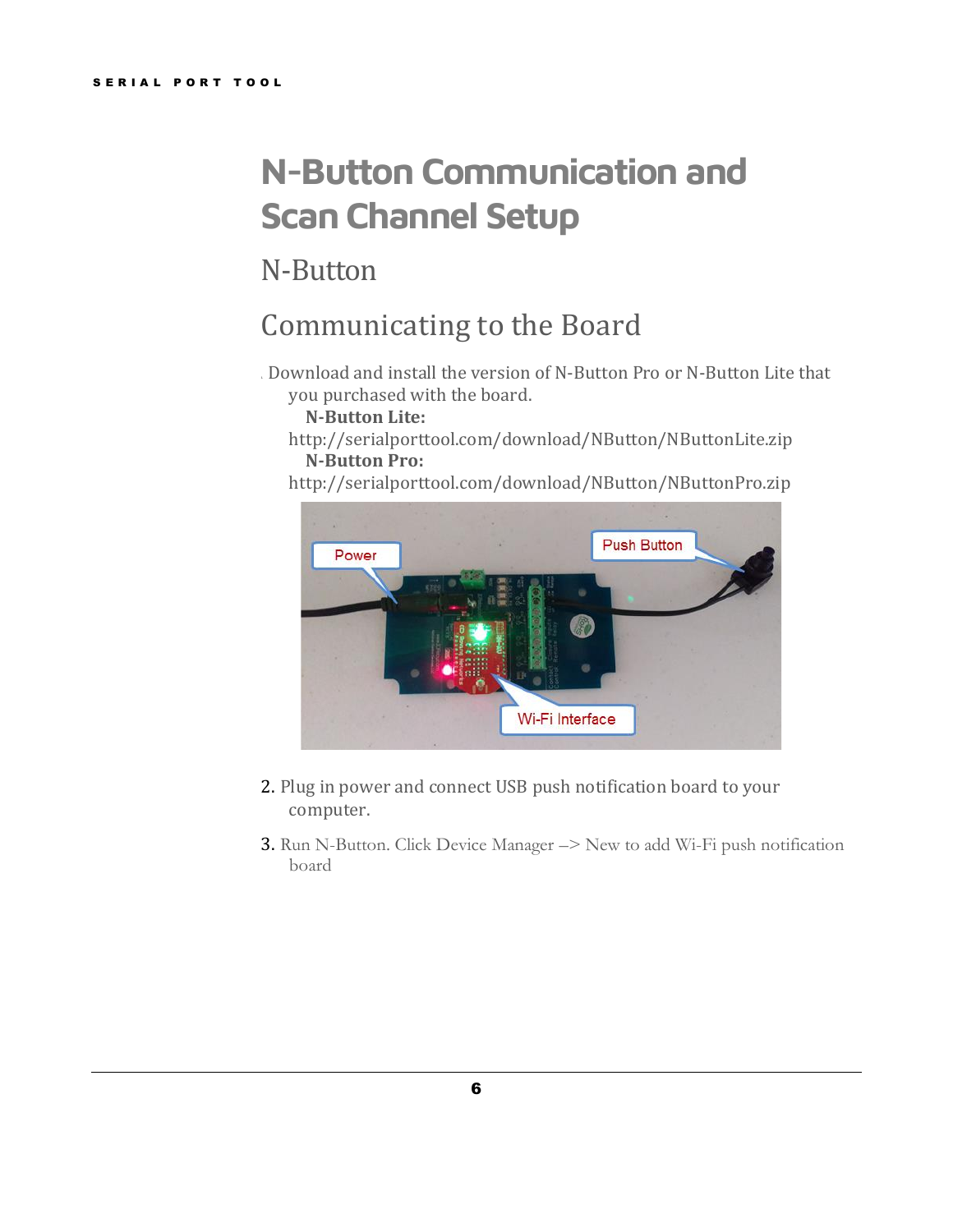| N-Button Pro Manager      |                               |                                        |                                |                                                            |                          |                       | $\overline{\phantom{a}}$ |
|---------------------------|-------------------------------|----------------------------------------|--------------------------------|------------------------------------------------------------|--------------------------|-----------------------|--------------------------|
| Devices<br>1 Device(s)    |                               |                                        |                                |                                                            | <b>⊠</b> Keep Connection |                       | <b>Devices Manager</b>   |
| Widgets                   |                               |                                        |                                |                                                            |                          |                       |                          |
| <b>Devices Manager</b>    |                               |                                        |                                |                                                            |                          |                       | ×                        |
| Name                      |                               | Manufacturer                           | Content                        |                                                            |                          | Comments              | New                      |
|                           | Ethemet Push Notification NCD |                                        |                                | NCD Device: NCD_PushNotification Network 192.168.1.3: 2101 |                          |                       | Edit                     |
|                           | <b>Connection Setting</b>     |                                        |                                |                                                            |                          | 3                     | ×                        |
|                           |                               | Name: <b>Ethemet Push Notification</b> |                                | Manufacturer:                                              | National Control Devices | $\checkmark$          | Delete                   |
|                           |                               |                                        |                                |                                                            |                          |                       | Delete All               |
|                           | <b>NCD Device Setting</b>     |                                        |                                |                                                            |                          |                       |                          |
|                           |                               | Board Type: Push Notification          | $\checkmark$                   |                                                            |                          |                       |                          |
|                           | ◯ COM Port                    |                                        |                                |                                                            |                          |                       |                          |
|                           |                               |                                        |                                |                                                            |                          |                       |                          |
|                           |                               | Port Name: COM3                        | <b>Baud Rate: 115200</b><br>v. | Stop Bits: 1<br>$\vee$                                     | $\checkmark$             | Timeout: $30 \div$ ms |                          |
|                           | <b>●</b> Network              |                                        |                                |                                                            |                          |                       |                          |
|                           |                               | IP Address: 192.168.1.3                | <b>TCP Port:</b>               | 2101<br>Mac Address:                                       | 0080A3ADDB0C             |                       |                          |
| <b><i>E WORKER NA</i></b> |                               |                                        |                                |                                                            |                          |                       |                          |
|                           |                               |                                        | <b>UDP Port: 3333</b>          | $\n  W-FI\n$                                               | TCP Connection           |                       |                          |
| <b>Relay S</b>            |                               | O Discovered Network Devices           |                                |                                                            |                          |                       | <b>idžions</b>           |
|                           |                               |                                        |                                |                                                            |                          |                       |                          |

### **Manufacturer** –> National Control Devices

**Board Type** –> Push Notification

**IP Address/Mac Address** –> Double-click the Discovered Network Device item, IP Address and Mac Address will be

displayed automatically.

**TCP/UDP Port** –> Keep default setting for TCP Port (2101) and UDP Port (3333).

**Wi-Fi** –> Be sure to check this option.

**TCP Connection** -> Uncheck it to allow the Wi-Fi push notification board works with more than one computer. Check it to allow the board work with ONE computer only.

Note: *It should be shown on the Discovered Network Devices list automatically if you have Wi-Fi push notification board connected to the same network with your computer. If not, try to set up Windows Firewall to allow N-Button to communicate on your network.*

–> Click OK for above panels, and back to N-Button Manager panel.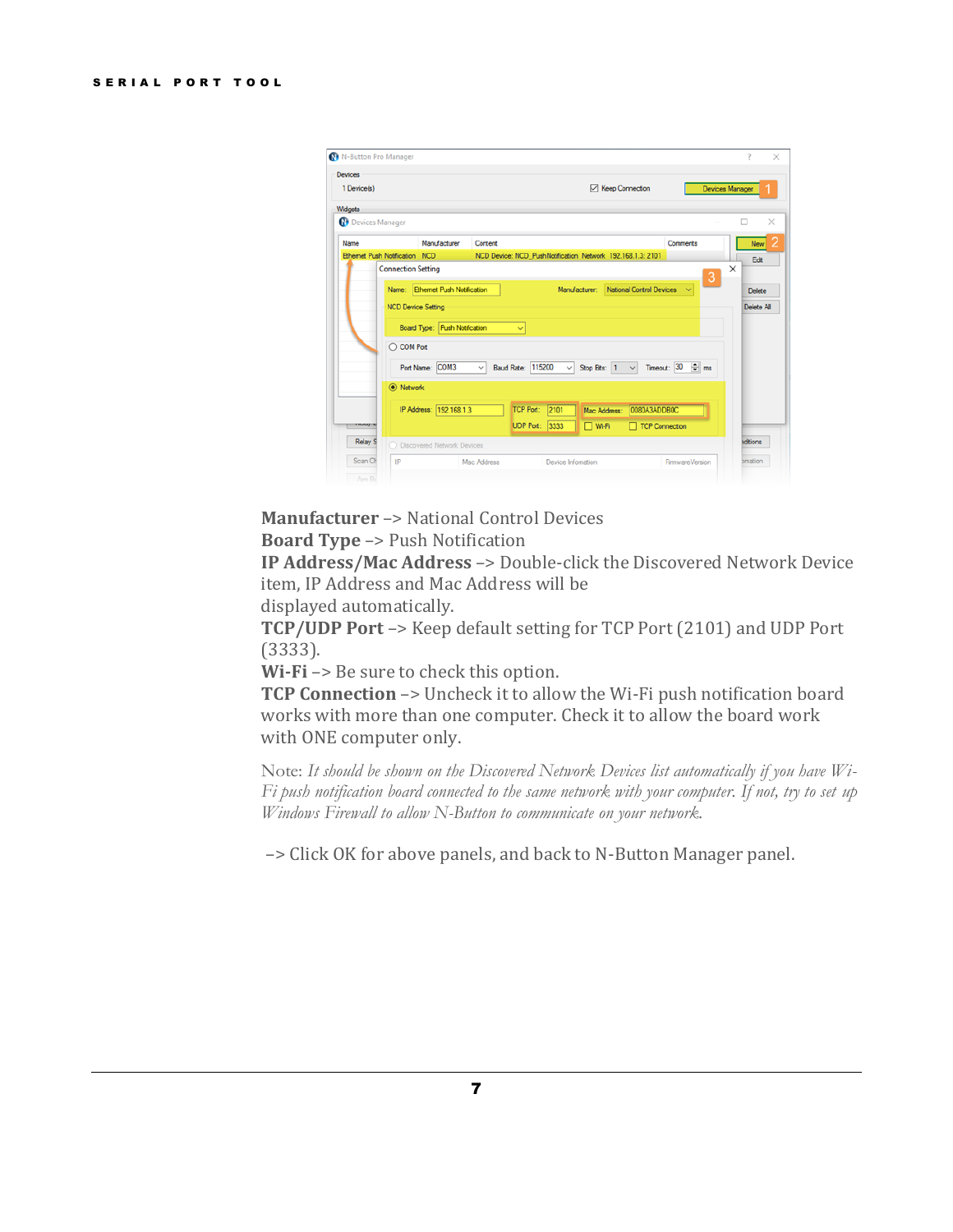| Devices           | Properties - Scan Channel     | 2                                                                                    |
|-------------------|-------------------------------|--------------------------------------------------------------------------------------|
| 1 Device(s)       | ScanChannels<br>Name:         | Device:<br>Wi-Fi Push Notification<br>$\checkmark$                                   |
| Widgets           | Bank ID: 1                    | Channel ID: Channel 1<br>$\checkmark$                                                |
| <b>ScanChanne</b> | Appearance                    |                                                                                      |
|                   | Style: Style3<br>$\checkmark$ | Transparent<br>Hint Text:                                                            |
|                   | Location                      | Size                                                                                 |
|                   | X: 20<br>Y: 20                | Width: 150<br>$\frac{1}{2}$<br>Height: 30<br>÷<br>$(100\%)$<br>$\checkmark$<br>Large |
|                   | On                            |                                                                                      |
|                   | Caption: Close                | Ford: Arial.12.1<br>Fore Color:<br>Back Color:                                       |
|                   | Off                           |                                                                                      |
|                   | Caption: Open                 | Font: Arial, 12.1<br>Fore Color:<br>Back Color:                                      |
|                   | Other                         |                                                                                      |
| Add               | Caption: 777                  | Back Color:<br>Fore Color:<br>Font: Arial, 12.1                                      |
| Relay Bu          |                               |                                                                                      |
|                   |                               | OK<br>Cancel                                                                         |
| Relay St          |                               |                                                                                      |

1. Click Scan Channel to open Properties – Scan Channel. Select Device, Bank ID, Channel ID, Style for Scan Channel widget.

Once you have selected the Device and Style of your widget Click OK to close Scan Channel Window and return to N-Button Manager Window.

You will now see the Scan Channel widget you created showing on your desktop with Red color.



Using a dry contact (no voltage) close the contacts of the input you have set, you will see the Scan Channel widget

on your desktop turn to Green. Release the button, the widget turns to red again.

The Wi-Fi push notification board is now working with N-Button software. The widget you created is now showing the status of the input. To send text message and/or email continue to the next page to setup.

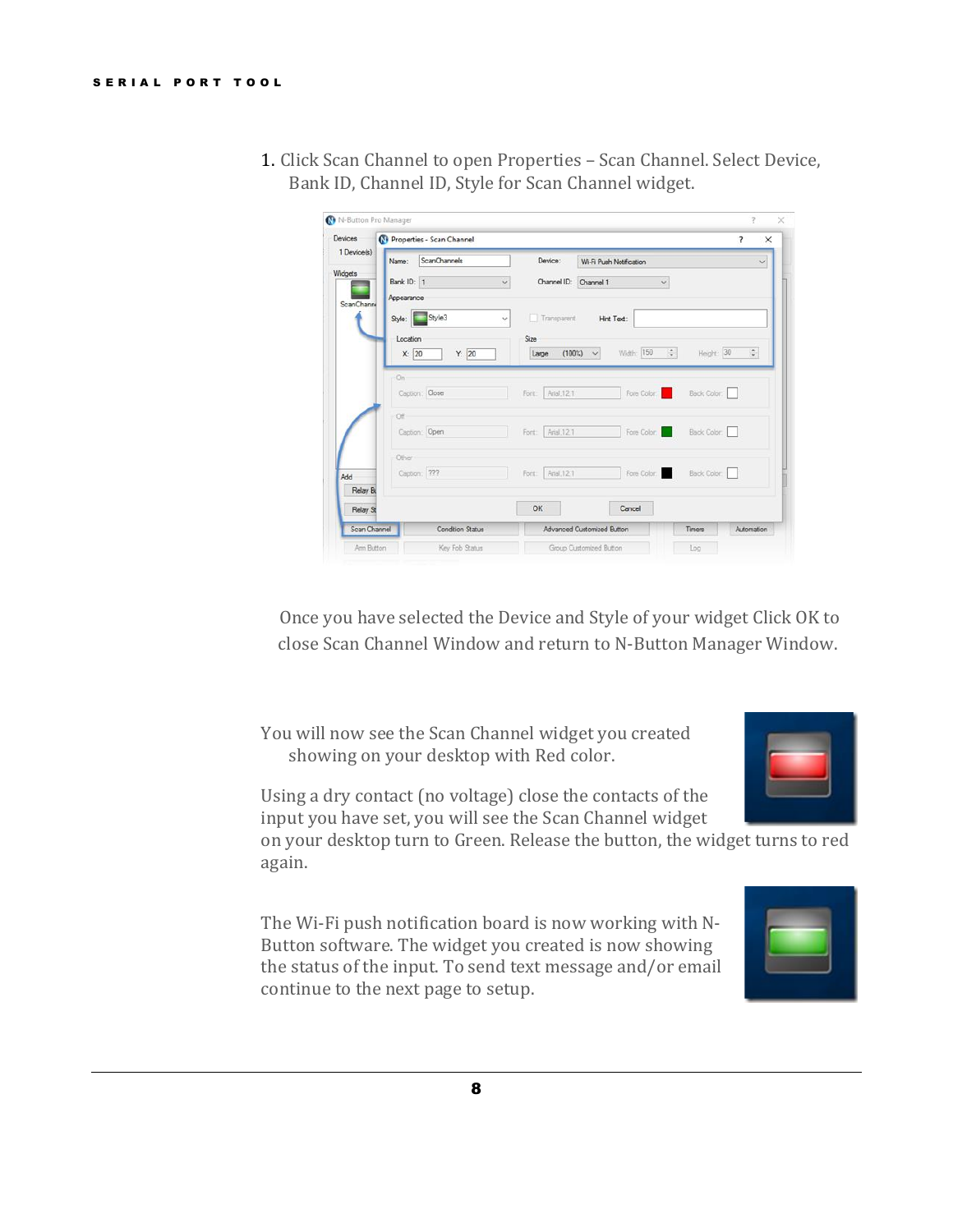# **Text/Email Setup** N-Button Manager Setting up Your First Text/Email

**1.** Right click on the widget you just created and select N-Button Manager to open N-Button Pro/Lite Manager again.

–> Click Automation to open the Automation Manager Window.

–> Click New in the Automation Manager Window to open the Rule Type Window.

–> Click Push Notification Contact Closure Rule

| <b>Devices</b><br>1 Device(s) |                    |      | V Keep Connection                                    |              | Devices Manager |
|-------------------------------|--------------------|------|------------------------------------------------------|--------------|-----------------|
|                               |                    |      |                                                      |              |                 |
| Widgets                       |                    |      |                                                      |              |                 |
| ScanChannel                   |                    |      |                                                      |              |                 |
|                               |                    |      |                                                      |              |                 |
|                               | Automation Manager |      |                                                      | $\Sigma$     |                 |
|                               |                    |      |                                                      |              |                 |
|                               | Enabled            | Name | Type<br>Content                                      | New<br>$C_0$ |                 |
|                               | $\mathcal{I}$      | nde  | Push Notification Rule my Device, Bank :1 Channel :1 | Edit         |                 |
|                               |                    |      | $\mathbf{z}$<br>Rule Type                            | Delote       |                 |
|                               |                    |      | A/D Input Rule                                       | Delete All   |                 |
|                               |                    |      |                                                      | Out          |                 |
| Add                           |                    |      | Contact Closure Rule                                 | Copy         | Delete All      |
| Rela                          |                    |      | Push Notification Contact Closure Rule               | Paste.       |                 |
|                               |                    |      | Time Point Rule                                      | Up           | Conditions      |
| Rela                          |                    |      |                                                      |              |                 |
|                               | $\leftarrow$       |      | Schedule Rule                                        | Down<br>٠    | Automation      |

**2.** Select Settings under Push Notification Contact Closure to select the device you created and the channel you want to use.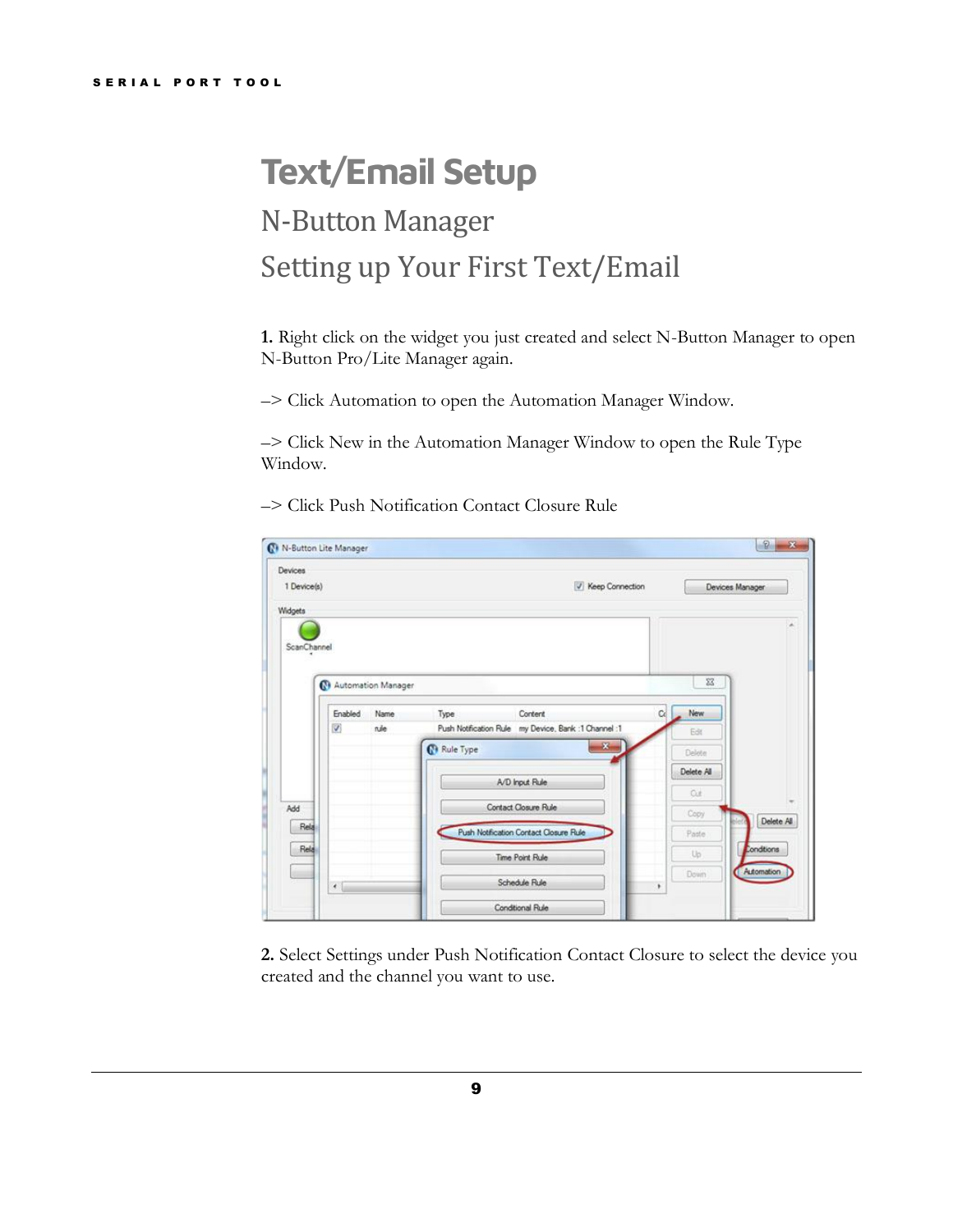Select Settings under Action When Status Changes from Open to Close. Under Action Type select Send Email. Enter the Gmail account information you will be using to send the email. Then enter the address where you want the email sent, for more than one recipient separate the addresses with a comma. Add your Subject and message.

You can also set a message for other actions such as when the contact closure opens or send messages in intervals until the contact closure opens.

–> Click OK in all open windows and return to the desktop.

| Name: nile                     |                                                              |                                                           |                                           |
|--------------------------------|--------------------------------------------------------------|-----------------------------------------------------------|-------------------------------------------|
| <b>Contact Closure Setting</b> |                                                              |                                                           |                                           |
| MyDevice, Bank: 1 Channel: 1   |                                                              |                                                           | Setting                                   |
|                                | Action when Status Changes from Open to Close                |                                                           |                                           |
| <b>Email Action</b>            |                                                              |                                                           | Setting<br>Clear                          |
|                                | No Actions setting when condition changes from False To True |                                                           |                                           |
|                                |                                                              |                                                           |                                           |
| Action Name:                   | Action                                                       |                                                           |                                           |
| Action Type:                   | Send Email                                                   |                                                           |                                           |
| Action Device:                 | <b>MyDevice</b>                                              |                                                           |                                           |
|                                |                                                              |                                                           | Using SSL                                 |
| Server:                        | smtp.gmail.com                                               | Port: 587                                                 |                                           |
| Usemame:                       | it@gmail.com                                                 | 123456<br>Password:                                       |                                           |
| Send To:                       | 476@vtext.com                                                |                                                           |                                           |
| Subject:                       | Send Text Message from Gma,                                  | Your cellular phone number<br>with carriers' email format | <b>Your Gmail account</b><br>and password |

**3.** After finishing all above settings, all recipients will receive an email once the contact closure input on the board changes state. To test, close the contact input on the push notification board and check your email